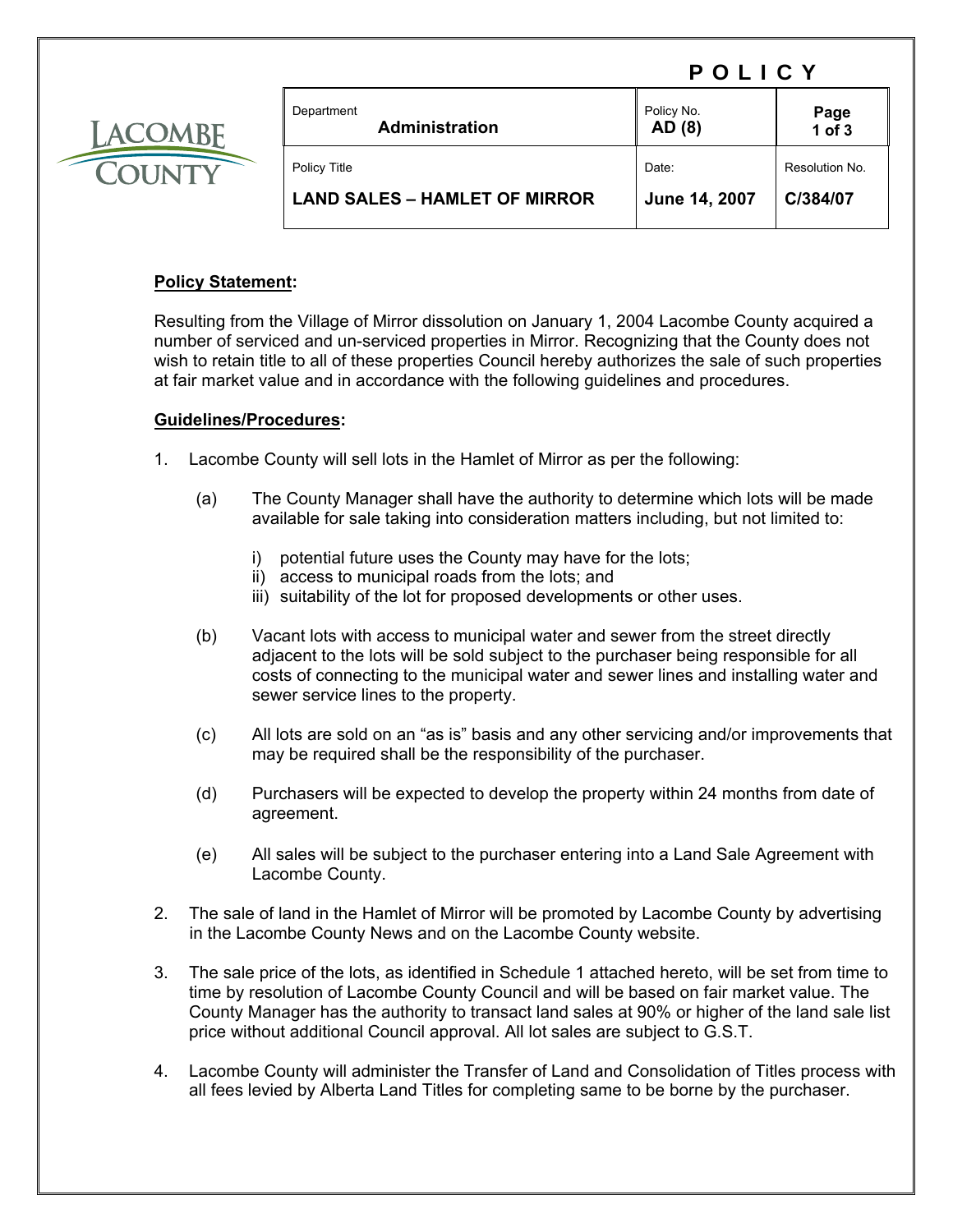|                                      | POLICY     |                |  |
|--------------------------------------|------------|----------------|--|
| Policy Title                         | Policy No. | Page<br>2 of 3 |  |
| <b>LAND SALES - HAMLET OF MIRROR</b> | AD (8)     |                |  |

- 5. The Transfer of Land conveying title to the purchaser will not be released until the land is paid for in full.
- 6. Revenue from the sale of lots, after deducting expenses, will be placed in the Hamlet of Mirror Land Sales Reserve which may be used to 1) develop new lots once the majority of the existing lots for sale have been sold, and/or 2) service existing and/or new lots with municipal water and sewer.

Approved: November 2004<br>Revised: August 10, 2006 Revised: August 10, 2006 June 14, 2007